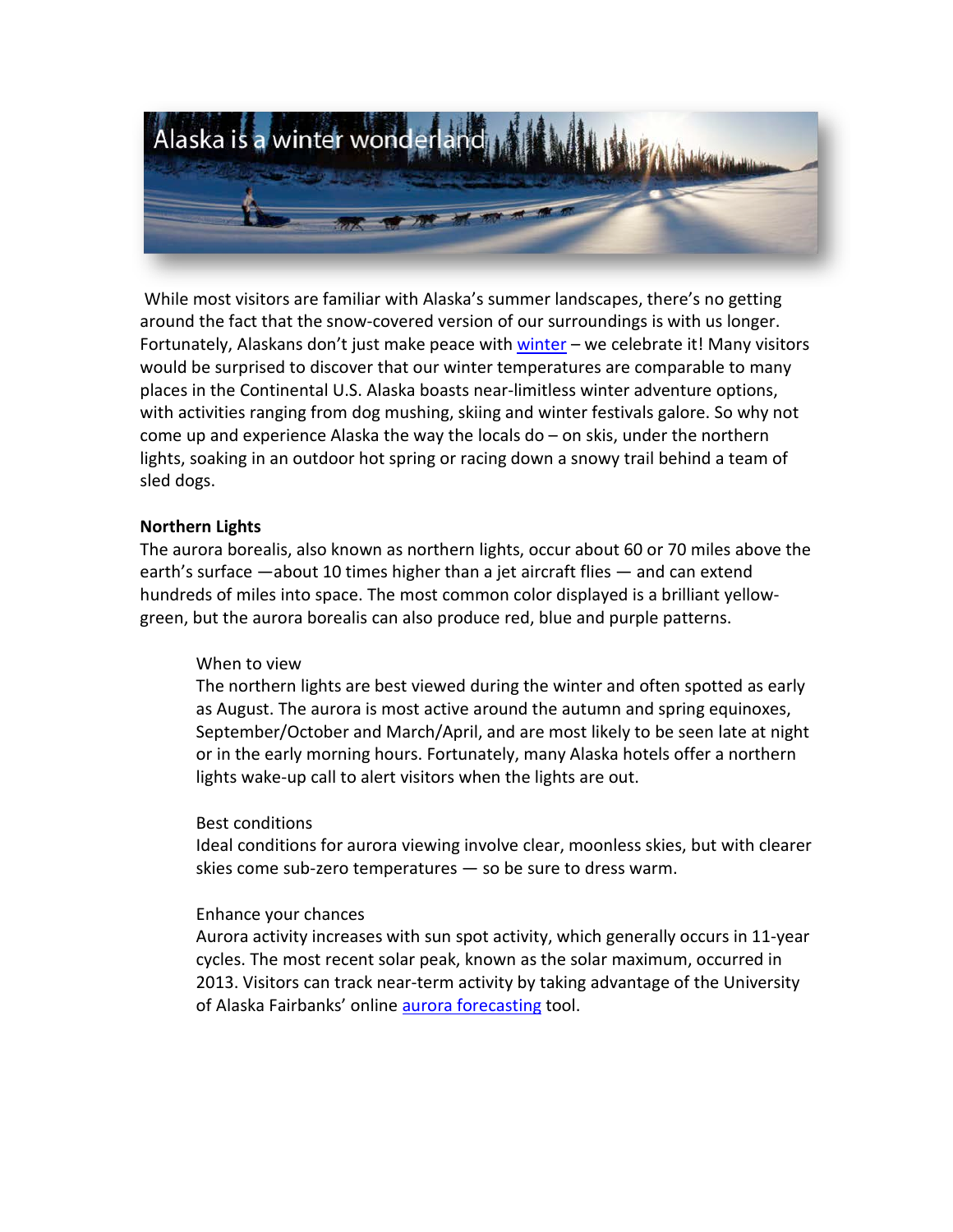## Location

High solar sunspot activity makes it possible to view auroras across the United States. However, the aurora is most easily spotted when the viewer is closer to the North Pole. Certain factors to consider include weather patterns and light interference. Some regions of Alaska experience frequent low-pressure systems that create a cloud cover over the night sky making the aurora difficult to view. Towns and cities also produce ambient light that interferes with aurora viewing, and while auroras are still visible from cities, it is best to view from the outskirts of town, or in an area known for clear, dark skies. [Fairbanks](http://www.explorefairbanks.com/) and points farther north are considered the best in Alaska for northern lights viewing, although they can be spotted anywhere in Alaska.

## **Dog Mushing**

Dog mushing is the official sport of Alaska. Visitors travel from around the world to witness any number of Alaska's famous sled dog races, including long-distance races like the [Iditarod Trail Sled Dog Race](http://www.iditarod.com/) from [Anchorage](http://www.anchorage.net/) to [Nome](http://www.visitnomealaska.com/) and the Yukon Quest [International Sled Dog Race;](http://www.yukonquest.com/) mid-distance races like th[e Kuskokwim 300,](http://www.k300.org/core/) [Copper Basin](http://www.cb300.com/)  [300](http://www.cb300.com/) and [Tustumena 200;](http://www.tustumena200.com/) and sprint races held in conjunction with winter festivals, including the [Open North American Championships](http://www.sleddog.org/races/onac/) i[n Fairbanks](http://www.explorefairbanks.com/) and the [Open World](http://www.asdra.org/furrondy.html)  [Championship](http://www.asdra.org/furrondy.html) Sled Dog Race held in conjunction with [Anchorage's](http://www.anchorage.net/) [Fur Rendezvous](http://www.furrondy.net/)  [Festival.](http://www.furrondy.net/) In the summer, many sled dog kennels offer tours, providing visitors an opportunity to learn about and experience dog mushing firsthand – on a sled dog excursion atop a glacier or along a groomed trail. The sport is broken down into three main styles:

#### Sprint Mushing

Dogs are trained to run as fast as they can for speeds as short as two miles to as long as 20. Sprint mushers use a lightweight sled. Their speed is enhanced by the fact that unlike in longer races, sprint racers don't need to carry extensive camping provisions and food for dogs and mushers.

### Distance Mushing

Dogs train to travel long distances, and have impressive endurance. These canine ultra-athletes can cover 40 to 100 miles at a time. Distance mushers typically run their dogs on an even "run-rest" schedule, meaning dogs will run and then rest for equal periods of time. A great deal of strategy goes into these extremely competitive races, so each musher has their own approach. Distance races fall into two categories – mid-distance, which is usually defined as up to 300 miles; and long-distance races, which, like the Iditarod, can be 1,000 miles or more and take winning teams about 12 days to complete.

#### Recreational Mushing

While the glory goes to the race champions, many dog-team owners in Alaska just do it for fun. Recreational mushers have small kennels ranging from two to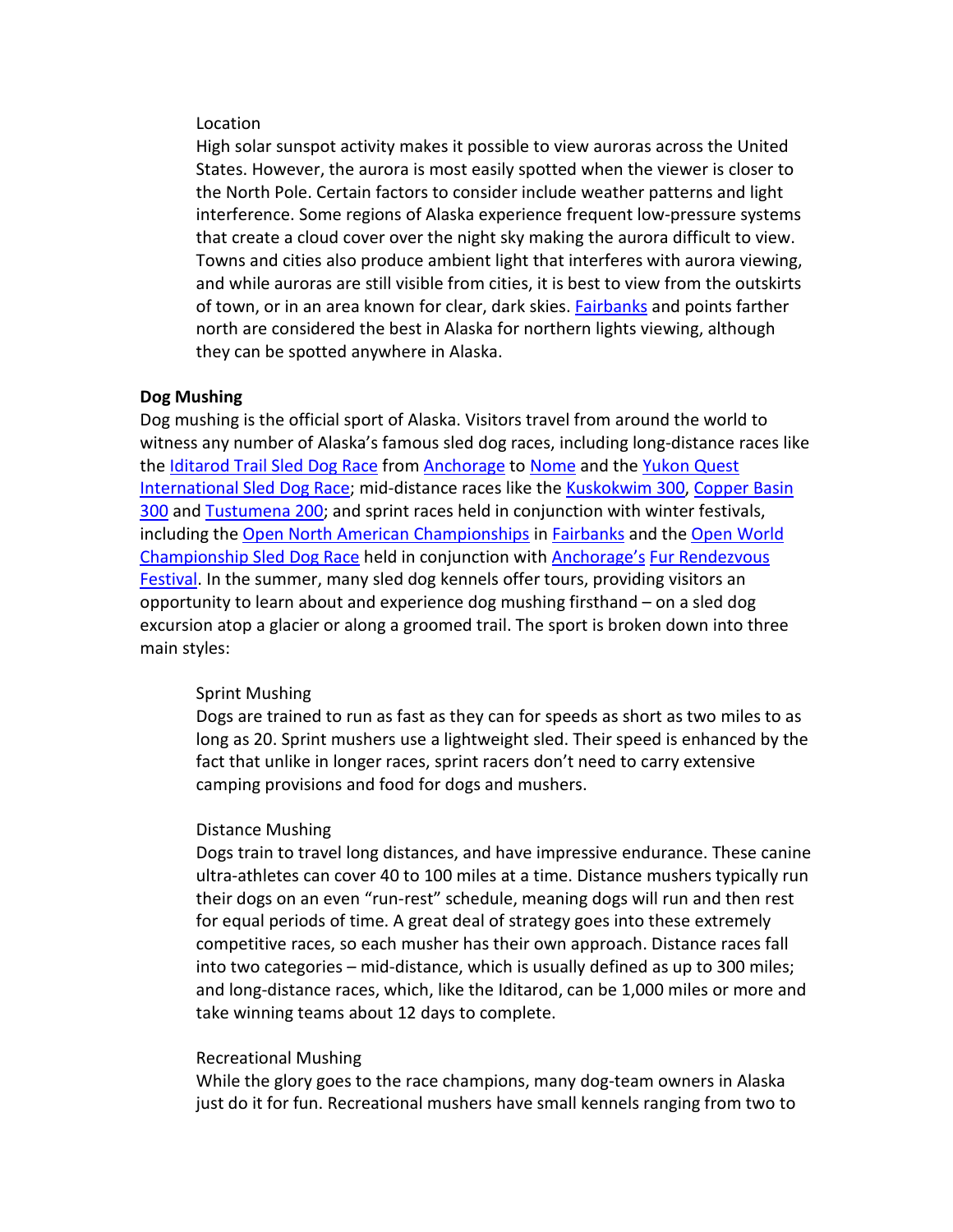20 dogs and take advantage of local trail networks groomed and maintained for mushing. The community of Two Rivers, just outside [Fairbanks,](http://www.explorefairbanks.com/) has the highest concentration of dog teams in the world, and other mushing hot spots include [Willow,](http://www.travelalaska.com/Destinations/Communities/Willow.aspx) north of [Wasilla,](http://www.alaskavisit.com/) and the [Kenai Peninsula.](http://www.kenaipeninsula.org/) Another popular recreational activity for dog lovers in Alaska is skijoring, which involves skiing while being pulled by one or two dogs. There are many skijoring races throughout the winter and recreational dog mushers often participate in both sports.

## **Skiing/Snowboarding**

Alpine sports in Alaska are a way of life. Whether you're simply looking for a good workout and beautiful surroundings, or if you're a thrill-seeking, deep-powder addict, Alaska has an experience for everyone.

# Alpine Skiing/Snowboarding

[Juneau's](http://www.traveljuneau.com/) [Eaglecrest Ski Area](http://www.skijuneau.com/) and [Girdwood's](http://www.anchorage.net/articles/girdwood) [Alyeska Resort](http://www.alyeskaresort.com/) are the main destination downhill recreation areas for resort-based alpine skiing and snowboarding. Locals find plenty of opportunity for lift-serviced skiing in [Anchorage](http://www.anchorage.net/) a[t Hilltop Ski Area](http://www.hilltopskiarea.org/) and [Alpenglow at Arctic Valley](http://www.skiarctic.net/) and in [Fairbanks](http://www.explorefairbanks.com/) at [Mount Aurora/Skiland](http://www.skiland.org/) and [Moose Mountain.](http://www.shredthemoose.com/) Those that prefer the backcountry enjoy terrain at Thompson Pass near [Valdez,](http://www.valdezalaska.org/) [Palmer's](http://www.alaskavisit.com/) [Hatcher Pass](http://www.travelalaska.com/Destinations/Communities/Hatcher%20Pass.aspx) and the [Kenai Peninsula's](http://www.kenaipeninsula.org/) Turnagain Pass.

## Cross-country

Cross-country and backcountry skiing is easily accessible in just about every Alaska community, whether it is on groomed trails or trackless mountainsides. [Anchorage's](http://www.anchorage.net/) [Tony Knowles Coastal Trail,](http://dnr.alaska.gov/parks/aktrails/ats/anc/knowlsct.htm) part of which is in [Kincaid Park,](http://www.anchorage.net/651.cfm) is a popular place to start with groomed trails and maintained tracks. Also in Anchorage are [Russian Jack Springs Park](http://www.anchorageparkfoundation.org/directory/russianjack.htm) and the [Hillside Trail System.](http://dnr.alaska.gov/parks/maps/anchoragehillsidetrailguide.pdf) Crosscountry skiers in [Fairbanks](http://www.explorefairbanks.com/) can enjoy [Birch Hill Recreation Area](http://co.fairbanks.ak.us/ParksandRecreation/Facilities/BH/) and the [University of Alaska Fairbanks Trail System.](http://facilities.alaska.edu/uaf/ncampus/nctrails.cfm) [Eaglecrest Ski Area](http://www.skijuneau.com/) is also the right place to find groomed Nordic trails for both cross-country and skate skiing in [Juneau.](http://www.traveljuneau.com/) The [Kenai Peninsula,](http://www.kenaipeninsula.org/) [Hatcher Pass](http://www.travelalaska.com/Destinations/Communities/Hatcher%20Pass.aspx) in the [Mat-Su Valley](http://www.alaskavisit.com/) and many other areas offer groomed trails and peaceful winter landscapes for cross-country skiing. Rentals are available in many communities, so make a great workout part of your Alaska winter vacation!

## **Heli-skiing**

In Alaska, one need not be an expert skier or snowboarder in order to heli-ski. The sport consists of off-trail, downhill skiing and, as the name implies, skiers and snowboarders access untouched runs and deep powder by helicopter, not on a ski lift. The season runs from late winter to spring, February through April, a time with prime snow conditions, increased daylight hours and safest flying conditions. The most popular areas for heliskiing in Alaska include the [Prince William Sound](http://www.travelalaska.com/Destinations/Regions/Southcentral/Prince%20William%20Sound.aspx) communities of [Valdez](http://www.valdezalaska.org/) an[d Cordova,](http://www.cordovachamber.com/)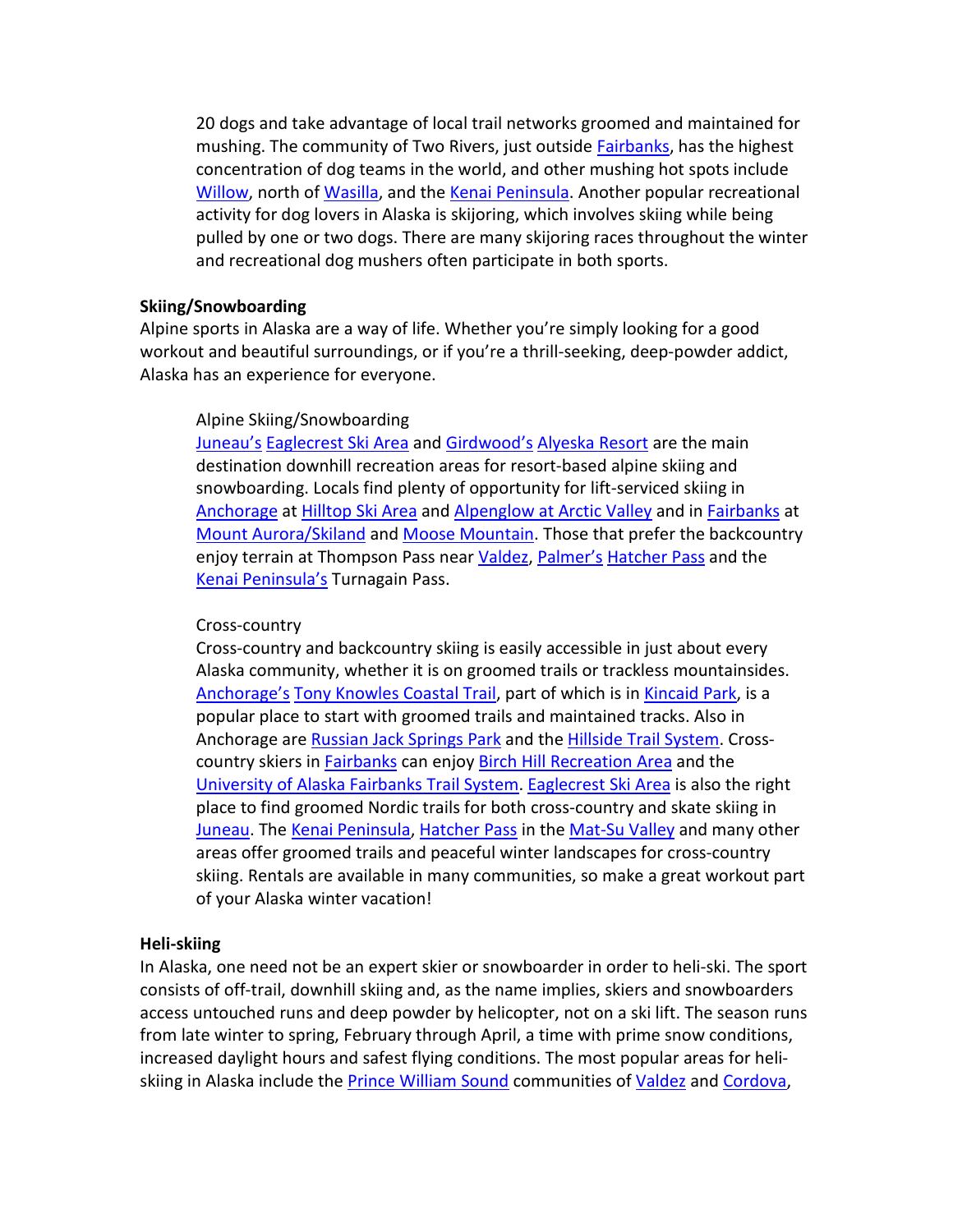[Girdwood](http://www.anchorage.net/articles/girdwood) in [Southcentral Alaska](http://www.travelalaska.com/Destinations/Regions/Southcentral.aspx) and the [Inside Passage](http://www.travelalaska.com/Destinations/Regions/Inside%20Passage.aspx) communities of [Haines](http://www.haines.ak.us/) and [Juneau.](http://www.traveljuneau.com/)

# **Snowmobiling**

In Alaska, no wilderness is too far out of reach to explore and a snowmobile is often the best way to get there. Numerous tour operators offer both guided and unguided treks into the backcountry for riders of all abilities. Some excellent snowmobiling locations include [Fairbanks,](http://www.explorefairbanks.com/) [Denali National Park & Preserve,](http://www.nps.gov/dena/index.htm) [Talkeetna,](http://www.talkeetnachamber.org/) [Valdez,](http://www.valdezalaska.org/) [Haines,](http://www.haines.ak.us/) the [Mat-](http://www.alaskavisit.com/)[Su Valley,](http://www.alaskavisit.com/) [Girdwood](http://www.anchorage.net/articles/girdwood) and the [Kenai Peninsula.](http://www.kenaipeninsula.org/) Oh, and if you do go snowmobiling in Alaska, don't be confused if people start talking about snowmachines – that's the local vernacular for the backcountry machines.

## **Winter Festivals**

Alaska's winter festivals are fun, quirky, full of arts and culture and are also an educational experience for visitors. Eager spectators flock from all parts of the country to partake in the [Anchorage](http://www.anchorage.net/) [Fur Rendezvous Festival.](http://www.furrondy.net/) Fur Rondy, as it's known, is just the beginning of weeks of activity in Anchorage beginning in late February and stretching through the ceremonial start of the Iditarod Trail Sled Dog Race in downtown Anchorage. Snowshoe softball, a snow-sculpting competition, traditional Inupiaq blanket toss and many other interesting and wide-ranging events mark this period in Anchorage. Those who are even braver may opt to jump into frigid waters in the Polar [Bear Jump,](http://www.seward.com/welcome-to-seward-alaska/signature-events/polar-bear-jump-january/) which takes place each year in [Seward.](http://www.seward.com/) In [Fairbanks,](http://www.explorefairbanks.com/) the [World Ice Art](http://www.icealaska.com/)  [Championships](http://www.icealaska.com/) feature the work of the world's top ice sculptors. The ice sculptures remain on display in a giant ice park for spectators to wander through and enjoy for several weeks, and those who come early in the festival can watch them being created. In the [Inside Passage,](http://www.travelalaska.com/Destinations/Regions/Inside%20Passage.aspx) [Haines'](http://www.haines.ak.us/) [Bald Eagle Festival](http://baldeaglefestival.org/) celebrates an annual early-winter congregation of thousands of bald eagles on banks and in the treetops bordering the Chilkat River. These are just a few of the many events in Alaska that offer something for everyone. For more winter events in Alaska visit: [TravelAlaska.com.](http://www.travelalaska.com/Experience%20Alaska/Events.aspx)

# **If You Go**

**State of Alaska**  [www.travelalaska.com/media](http://www.travelalaska.com/media) Phone: (800) 327-9372

**Alaska Dog Mushers Association** [www.sleddog.org](http://www.sleddog.org/) Phone: (907) 457-MUSH

**Alyeska Resort** [www.alyeskaresort.com](http://www.alyeskaresort.com/) Phone: (800) 880-3880

**Anchorage Fur Rendezvous Festival** [www.furrondy.net](http://www.furrondy.net/) Phone: (907) 274-1177

**Arctic Valley Ski Area** [www.skiarctic.net](http://www.skiarctic.net/) Phone: (907) 428-1208